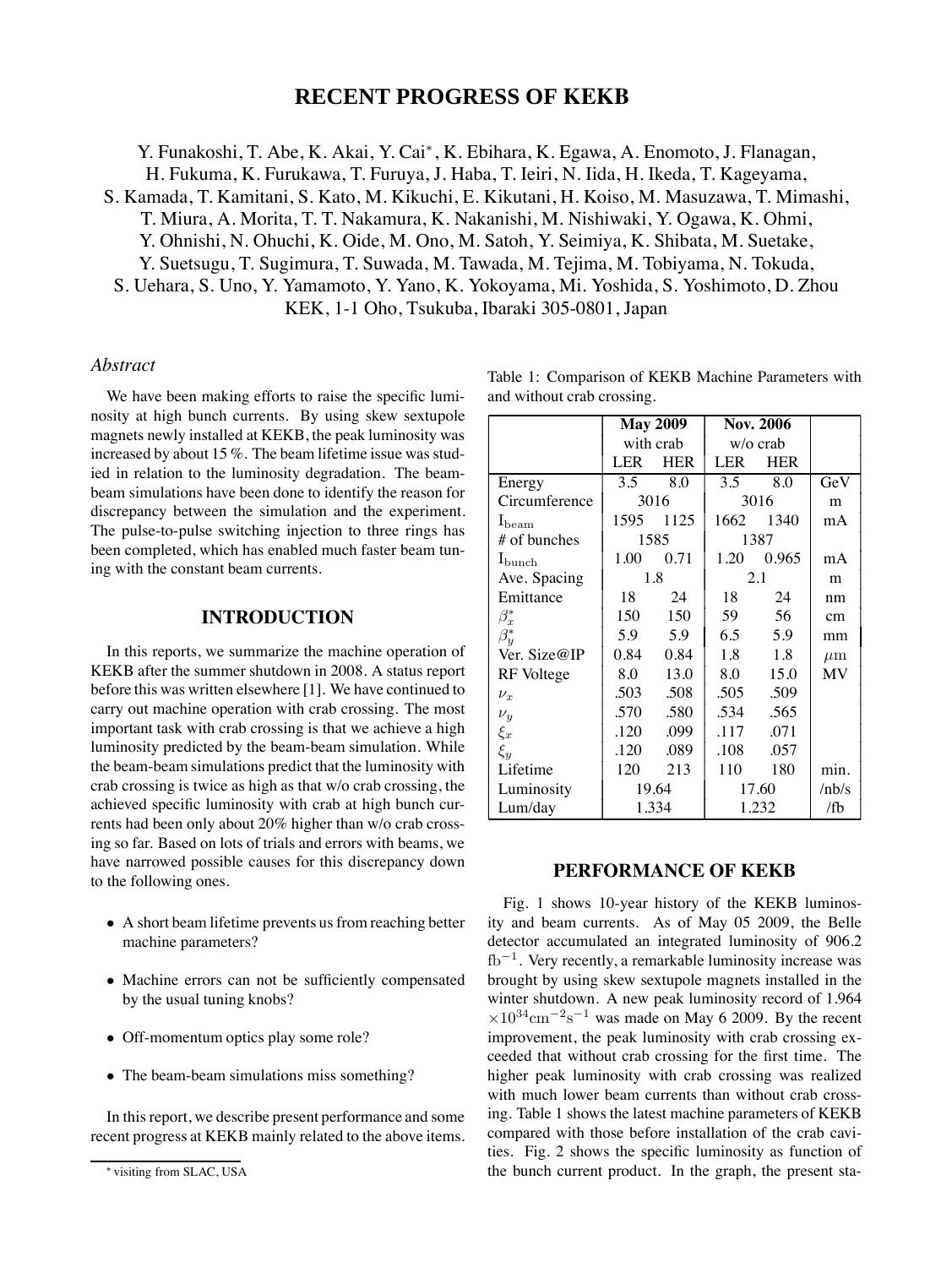

Figure 1: Ten-year history of KEKB.

tus of KEKB is summarized. Both the data during physics run (3.06 RF bucket spacing) and that in the machine study (24.5 or 49 spacing) are plotted. Although there exists a small difference between short and long spacing, the difference is as much as 10%. The data with the chromatic coupling tuning is also plotted (black color) and is about 15% higher than w/o that tuning (cyan). We tried two different values of  $\beta_x^*$  of 0.8m and 1.5m. The motivation of the large  $\beta_x^*$  of 1.5m is to mitigate the lifetime problem shown below. The beam-beam simulation predicts a very large difference with the different  $\beta_x^*$ . However, the achieved luminosity is almost the same and the almost all data is aligned on the constant beam-beam parameter of 0.08 or 0.09. By enlarging  $\beta_x^*$  up to 1.5m and reducing the  $\beta_x$  at the crab cavities, for which we changed wiring of quadrupole magnets around the LER crab cavity during the summer shutdown, high bunch currents up to  $1.5 \text{mA}^2$ , which is the design bunch current product of SuperKEKB, became possible. In this condition, we compared the specific luminosity with crab on to that with crab off. The data of green (crab on) and blue (crab off) shows only 20 % difference, while the calculated geometrical loss due to the crossing angle is about 11%. In the graph, the results of the beambeam simulation are also plotted. The two lines correspond to different  $\beta_x^*$  of 0.8m and 1.5m with a global x-y coupling w/o the beam-beam of 1%. The discrepancy between the simulation and the experiment is still large. However, we need further study on the specific luminosity at high bunch currents with the tuning of the chromaticity of x-y coupling which has been newly developed.



Figure 2: Comparison of specific luminosity between the beam-beam simulation and the experiment. Also shown is the comparison between data of crab on and off.

#### **CHROMATICITY OF X-Y COUPLING**

It has been shown that the chromaticity of the x-y coupling at IP could reduce the luminosity largely through the beam-beam interaction, if the residual chromatic coupling is large [2][3]. While even an ideal lattice has such a chromatic coupling, the alignment errors of the sextupole magnets could make a large chromatic coupling. It has been thought that this kind of chromatic couplings is one of